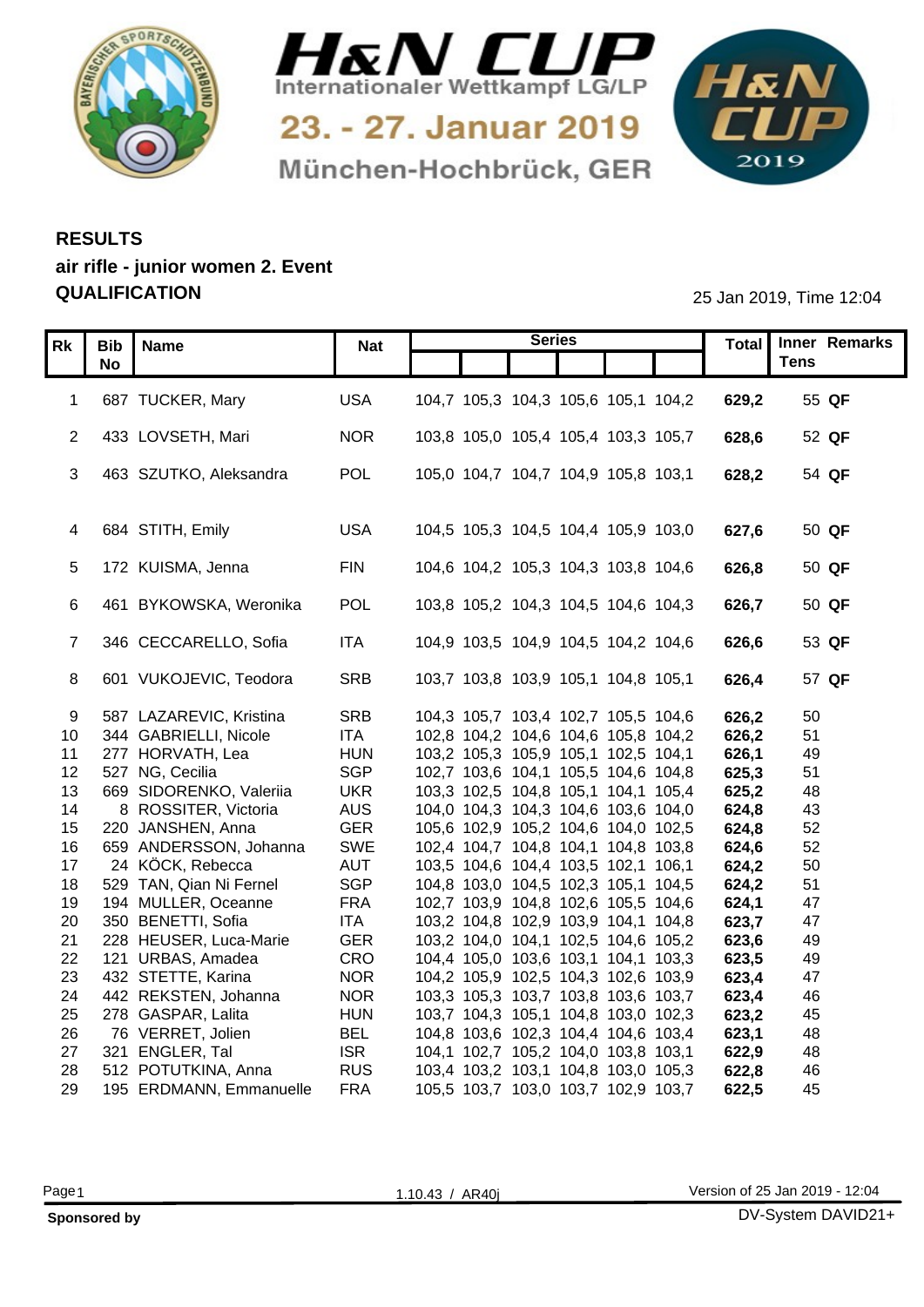



München-Hochbrück, GER

1&N 

## **RESULTS air rifle - junior women 2. Event QUALIFICATION** 25 Jan 2019, Time 12:04

|    | Rk   Bib   Name                   | <b>Nat</b> |  | <b>Series</b>                       |  |       | Total Inner Remarks    |  |
|----|-----------------------------------|------------|--|-------------------------------------|--|-------|------------------------|--|
|    | <b>No</b>                         |            |  |                                     |  |       | <b>Tens</b>            |  |
|    |                                   |            |  |                                     |  |       |                        |  |
|    | 658 JOHANSSON, Isabelle<br>30     | SWE        |  | 104,0 104,3 104,3 104,3 103,5 101,9 |  | 622,3 | 46                     |  |
|    | 193 JEANNOT, Marine<br>31         | <b>FRA</b> |  | 101,4 102,3 104,2 104,5 104,0 105,8 |  | 622,2 | 47                     |  |
|    | 32<br>51 BACK, Antonia            | <b>BAY</b> |  | 103,2 104,6 103,0 104,4 103,8 103,2 |  | 622,2 | 47                     |  |
|    | 434 ENGEVIK, Tonye<br>33          | <b>NOR</b> |  | 104,5 102,3 104,6 104,7 103,7 102,3 |  | 622.7 | 44                     |  |
|    | 415 MARTINEZ, Gabriela<br>34      | <b>MEX</b> |  | 104,3 104,1 102,0 104,1 103,5 104,0 |  | 622,0 | 47                     |  |
|    | 513 SYSOEVA, Elizaveta<br>35      | <b>RUS</b> |  | 103,7 104,8 102,3 104,9 103,4 102,9 |  | 622,0 | 48                     |  |
|    | 36<br>349 PARAVATI, Paola         | <b>ITA</b> |  | 103,6 103,2 103,5 103,7 103,7 104,1 |  | 1,621 | 43                     |  |
|    | 265 DENES, Eszter<br>37           | <b>HUN</b> |  | 102,4 101,1 103,7 105,3 104,2 105,0 |  | 621.  | 48                     |  |
|    | 510 DEREVIAGINA, Anastasiia<br>38 | <b>RUS</b> |  | 104,3 103,3 103,4 104,2 101,9 104,3 |  | 621,4 | 48                     |  |
|    | 119 HERCEG, Estera<br>39          | CRO        |  | 103,1 104,7 104,3 103,1 102,0 103,8 |  | 621,0 | 49                     |  |
|    | 23 WAIBEL, Sheileen<br>40         | <b>AUT</b> |  | 105,3 101,7 101,7 104,3 103,0 104,9 |  | 620,9 | 44                     |  |
| 41 | 155 BRABCOVA, Karolina            | CZE        |  | 104,3 104,2 102,9 101,5 104,0 103,7 |  | 620,6 | 42                     |  |
|    | 224 VONTHRON, Cora-Heidi<br>42    | <b>GER</b> |  | 103,4 101,8 102,2 104,6 105,5 102,9 |  | 620,4 | 42                     |  |
|    | 227 STAHL, Franziska<br>43        | <b>GER</b> |  | 102,6 103,6 103,7 102,7 105,2 102,5 |  | 620,3 | 40                     |  |
|    | 625 HITZ, Sarina<br>44            | SUI        |  | 103,7 104,7 102,8 104,0 103,0 102,1 |  | 620,3 | 48                     |  |
|    | 511 SHCHERBAKOVA, Olga<br>45      | <b>RUS</b> |  | 104,0 104,3 103,8 102,2 102,6 102,8 |  | 619,7 | 40                     |  |
|    | 466 MALOTKA-TRZEBIATOW POL<br>46  |            |  | 103,9 104,4 102,4 104,0 102,3 102,6 |  | 619,6 | 45                     |  |
|    | 555 PREZELJ, Naja<br>47           | <b>SLO</b> |  | 104,8 103,5 103,8 102,3 104,0 101,1 |  | 619,5 |                        |  |
|    | 528 NASSARUDDIN, Nurul Sy<br>48   | SGP        |  | 102,5 104,3 103,9 102,3 103,4 103,0 |  | 619.4 | 44                     |  |
|    | 556 HRASOVEC, Urska<br>49         | <b>SLO</b> |  | 103,2 102,6 102,7 103,4 104,4 103,0 |  | 619,3 | 42                     |  |
|    | 668 KOVAL, Vladyslava<br>50       | <b>UKR</b> |  | 103,7 102,1 104,2 103,8 102,8 102,7 |  | 619,3 | 42                     |  |
|    | 51<br>354 IURA, Itsuki            | <b>JPN</b> |  | 104,4 103,3 103,5 103,4 103,6 100,7 |  | 618,9 | 46                     |  |
|    | 367 HORINOUCHI, Ai<br>52          | <b>JPN</b> |  | 100,9 103,4 104,8 102,6 103,5 103,6 |  | 618,8 | 4 <sup>′</sup>         |  |
|    | 391 RAMONAITE, Greta<br>53        | LTU        |  | 103,0 101,6 103,9 104,3 101,2 104,7 |  | 618,7 | 42                     |  |
|    | 152 BARTONICKOVA, Vlasta<br>54    | <b>CZE</b> |  | 102,6 104,1 102,4 104,8 101,7 103,0 |  | 618,6 | $\mathcal{A}^{\prime}$ |  |
|    | 55<br>626 ARNOLD, Sandra          | SUI        |  | 102,8 103,5 101,9 104,0 103,0 103,3 |  | 618,5 | 40                     |  |
|    | 56<br>700 ANTON, Amelie           | <b>BAY</b> |  | 101,7 101,6 103,1 103,2 105,6 103,0 |  | 618,2 | 45                     |  |
|    | 355 TAKAGI, Aoi<br>57             | <b>JPN</b> |  | 102,2 103,1 102,5 104,1 102,1 104,1 |  | 618.1 | -41                    |  |
|    | 276 TOMA, Dorina<br>58            | <b>HUN</b> |  | 103,3 100,8 102,9 102,8 102,0 105,9 |  | 617.7 | 40                     |  |
|    | 101 PALIUSHYK, Taisa<br>59        | <b>BLR</b> |  | 102,0 103,1 102,3 103,3 103,2 103,1 |  | 617,0 | 40                     |  |
|    | 572 FEVZAR, Katarina<br>60        | <b>SLO</b> |  | 104,6 101,4 100,9 103,1 103,3 103,2 |  | 616,5 | 43                     |  |
|    | 54 MAIERHOFER, Ines<br>61         | <b>BAY</b> |  | 105,3 103,1 101,9 100,9 100,2 104,2 |  | 615,6 | 39                     |  |
|    | 322 TASHTCHIEV, Olga<br>62        | <b>ISR</b> |  | 104,4 102,4 101,0 102,1 101,7 104,0 |  | 615,6 | 38                     |  |
|    | 26 HAFNER, Lisa<br>63             | <b>AUT</b> |  | 103,4 104,0 103,7 101,2 103,1 100,2 |  | 615,6 | 43                     |  |
|    | 399 DZAPBAROVAITE, Marty<br>64    | LTU        |  | 102,5 104,6 103,6 101,1 102,3 101,3 |  | 615,4 | 37                     |  |
|    | 153 KOKOSKOVA, Daniela<br>65      | <b>CZE</b> |  | 101,9 101,4 103,9 103,4 102,8 101,9 |  | 615,3 | 37                     |  |
|    | 597 KOLAREVIC, Marija<br>66       | <b>SRB</b> |  | 99,2 104,6 102,1 101,9 103,2 104,0  |  | 615,0 | 35                     |  |
|    | 9 KOWPLOS, Katarina<br>67         | <b>AUS</b> |  | 102,8 102,6 103,0 101,5 100,0 104,5 |  | 614,4 | 35                     |  |